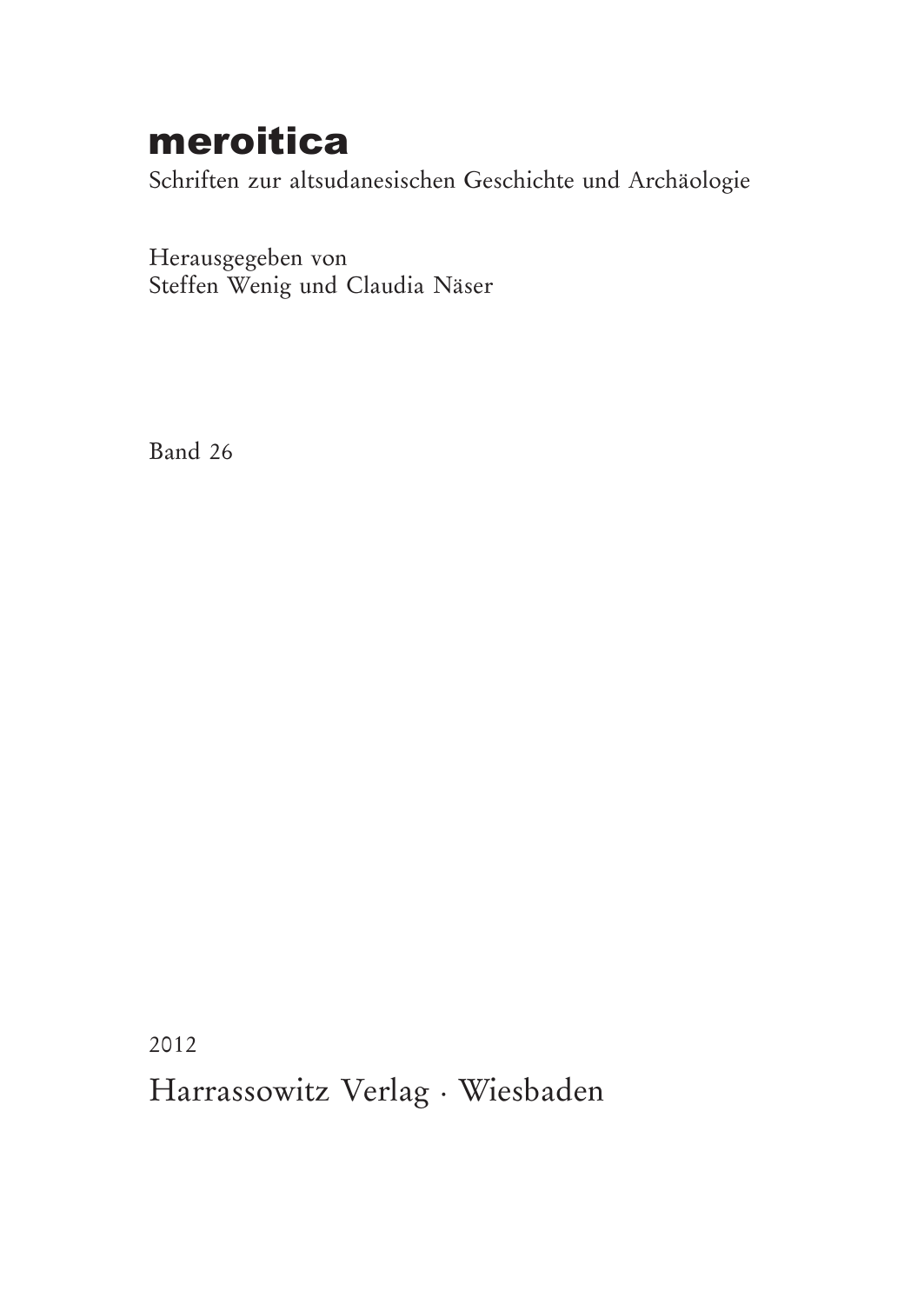# "*Nihna nâs al-bahar* – We are the people of the river."

Ethnographic Research in the Fourth Nile Cataract Region, Sudan

Edited by Cornelia Kleinitz and Claudia Näser

2012

Harrassowitz Verlag · Wiesbaden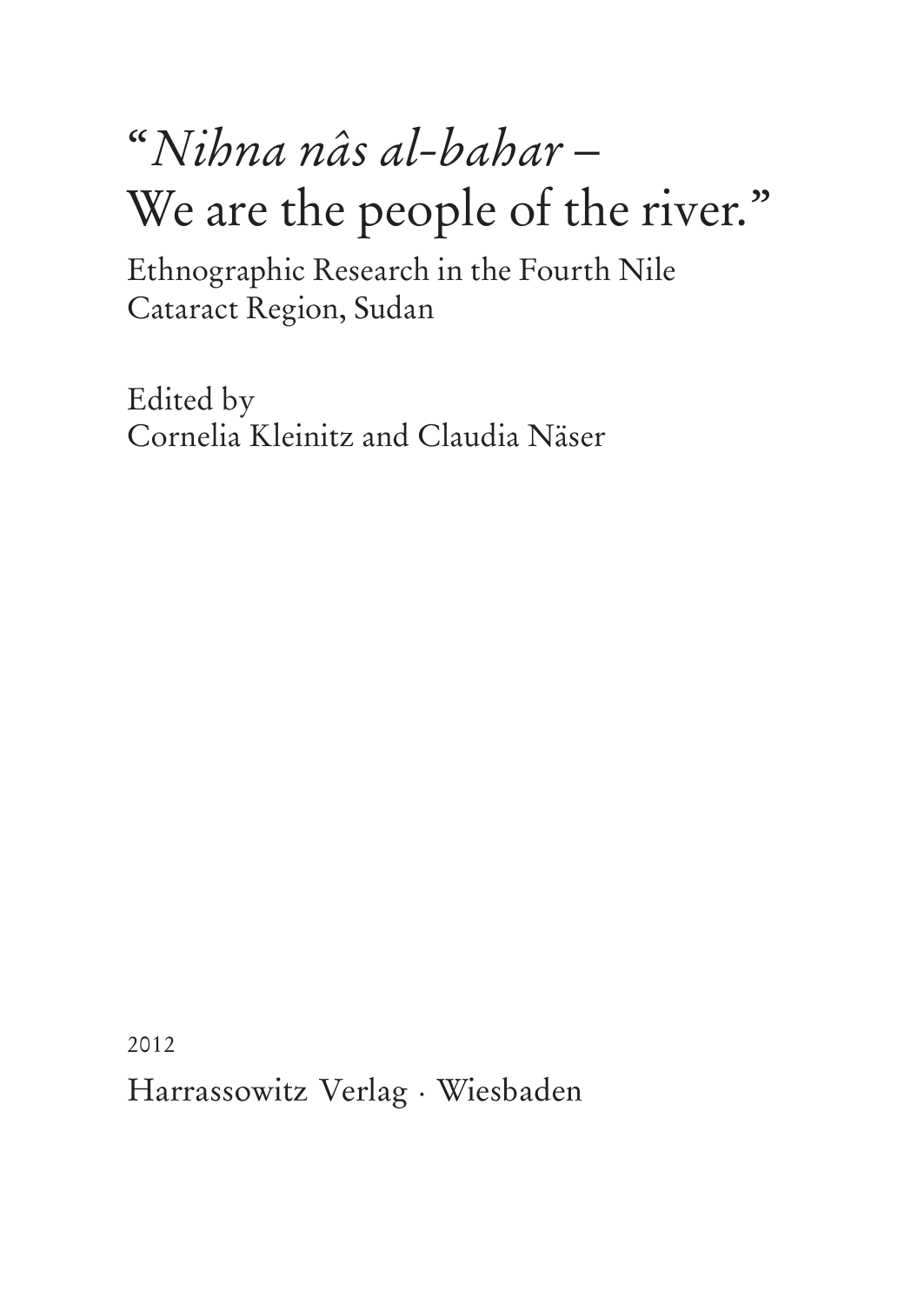### Table of Contents

|                                                                                                                                           | V <sub>1</sub> |
|-------------------------------------------------------------------------------------------------------------------------------------------|----------------|
| Cornelia Kleinitz and Claudia Näser                                                                                                       | $\overline{1}$ |
| Kurt Beck<br>Crisis, Innovation and the Social Domestication of the New:                                                                  | 5              |
| David Haberlah                                                                                                                            | 49             |
| Petra Weschenfelder<br>Manâsîr Women's Contributions to Economic and Social Life:                                                         | 75             |
| Nadejda Reshetnikova<br>Recent Domestic Architecture in the Area between Dar el Arab and                                                  | 89             |
| <b>Frances Welsh</b><br>Remarks on Village Architecture in the et-Tereif Region at the                                                    |                |
| Dieter Eigner                                                                                                                             |                |
| David Haberlah, Jutta von dem Bussche and Khidir Abdelkarim Ahmed<br>Evolution of Architecture and Settlement Patterns on Sherari Island, |                |
| Valerie Hänsch                                                                                                                            |                |
| Sandra Calkins<br>Agricultural Encroachment in Wadi Mukabrab Area:                                                                        |                |
| Khidir Abdelkarim Ahmed                                                                                                                   |                |
| Claudia Näser and Cornelia Kleinitz<br>The Good, the Bad and the Ugly: A Case Study on the Politicisation                                 |                |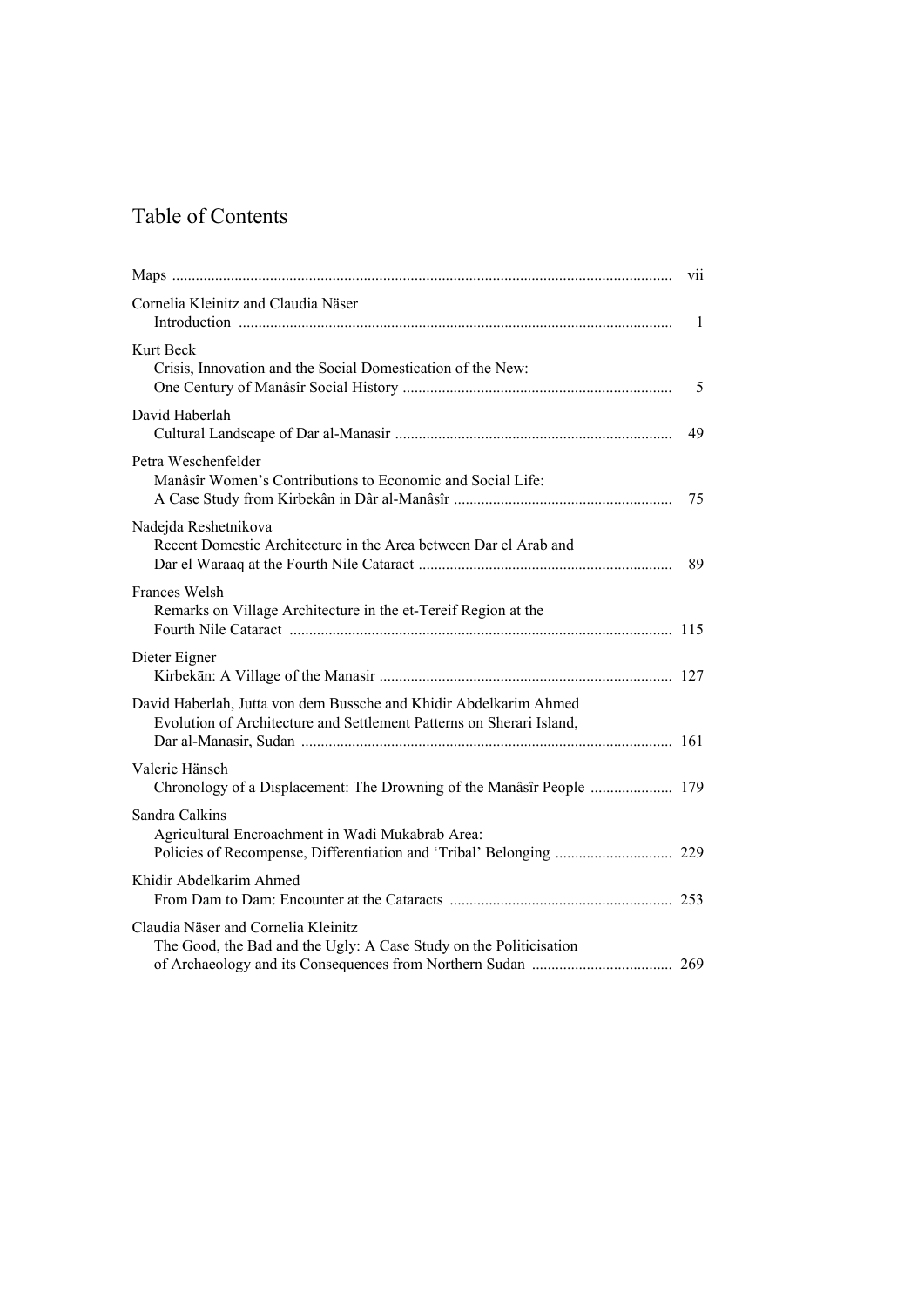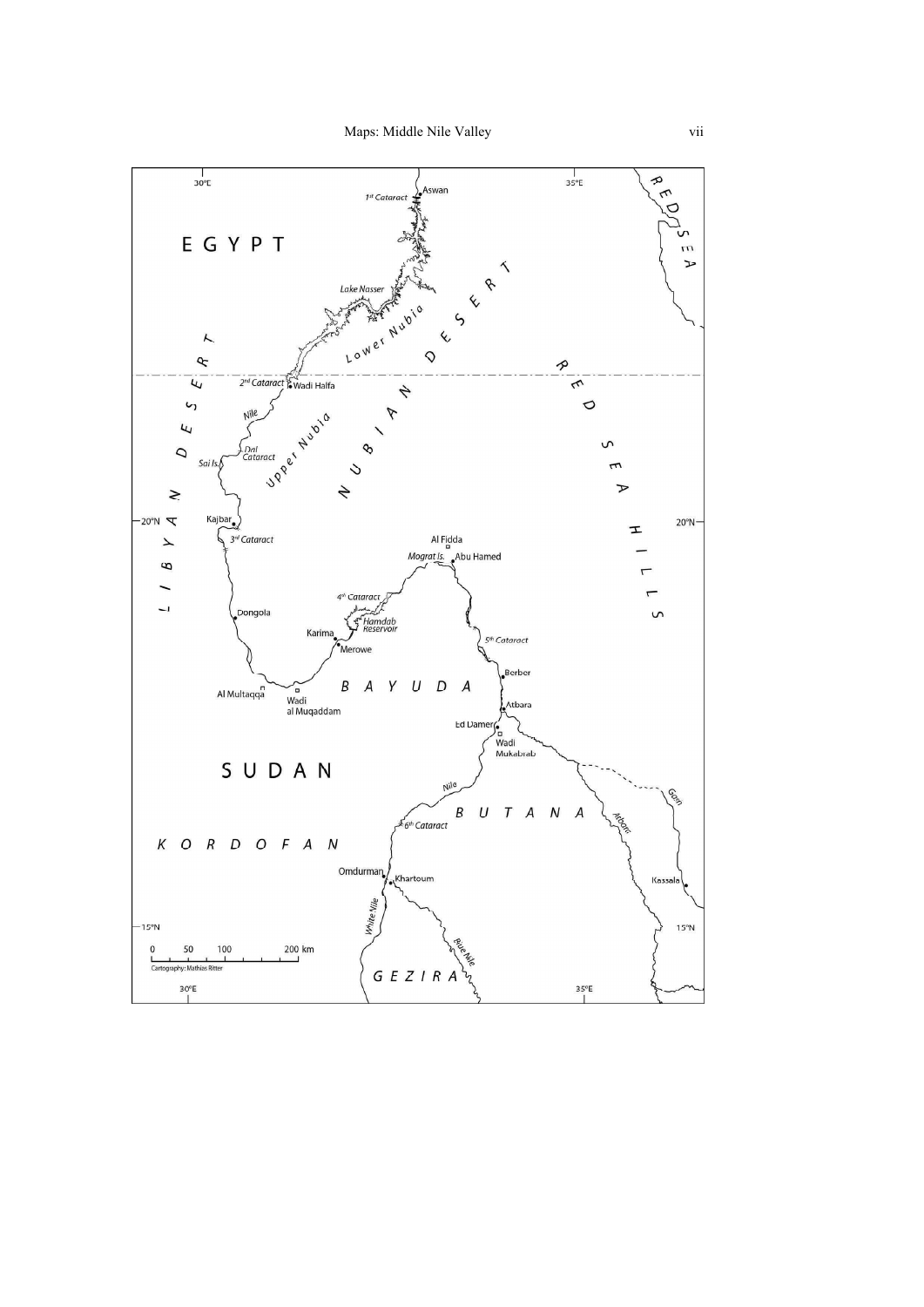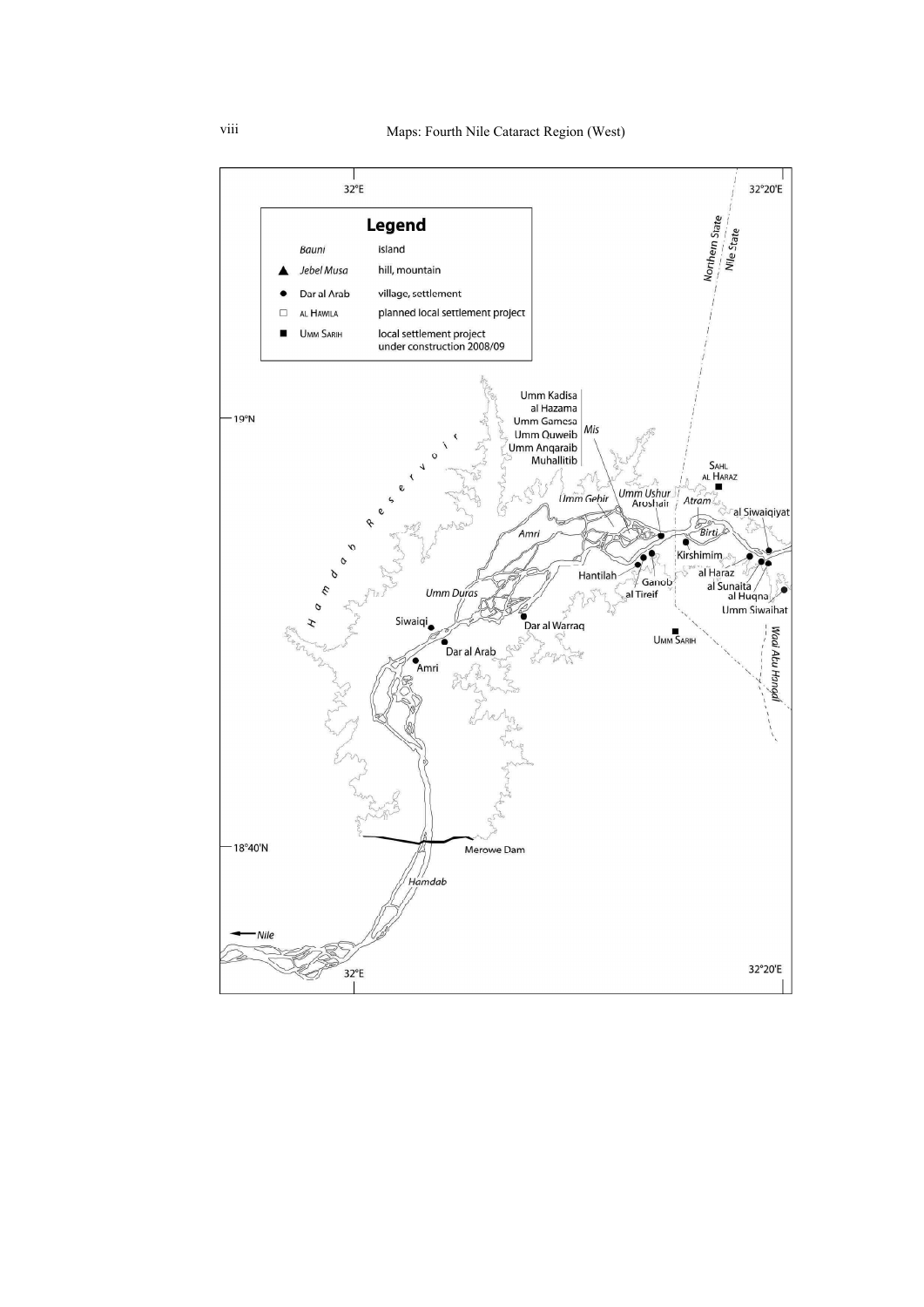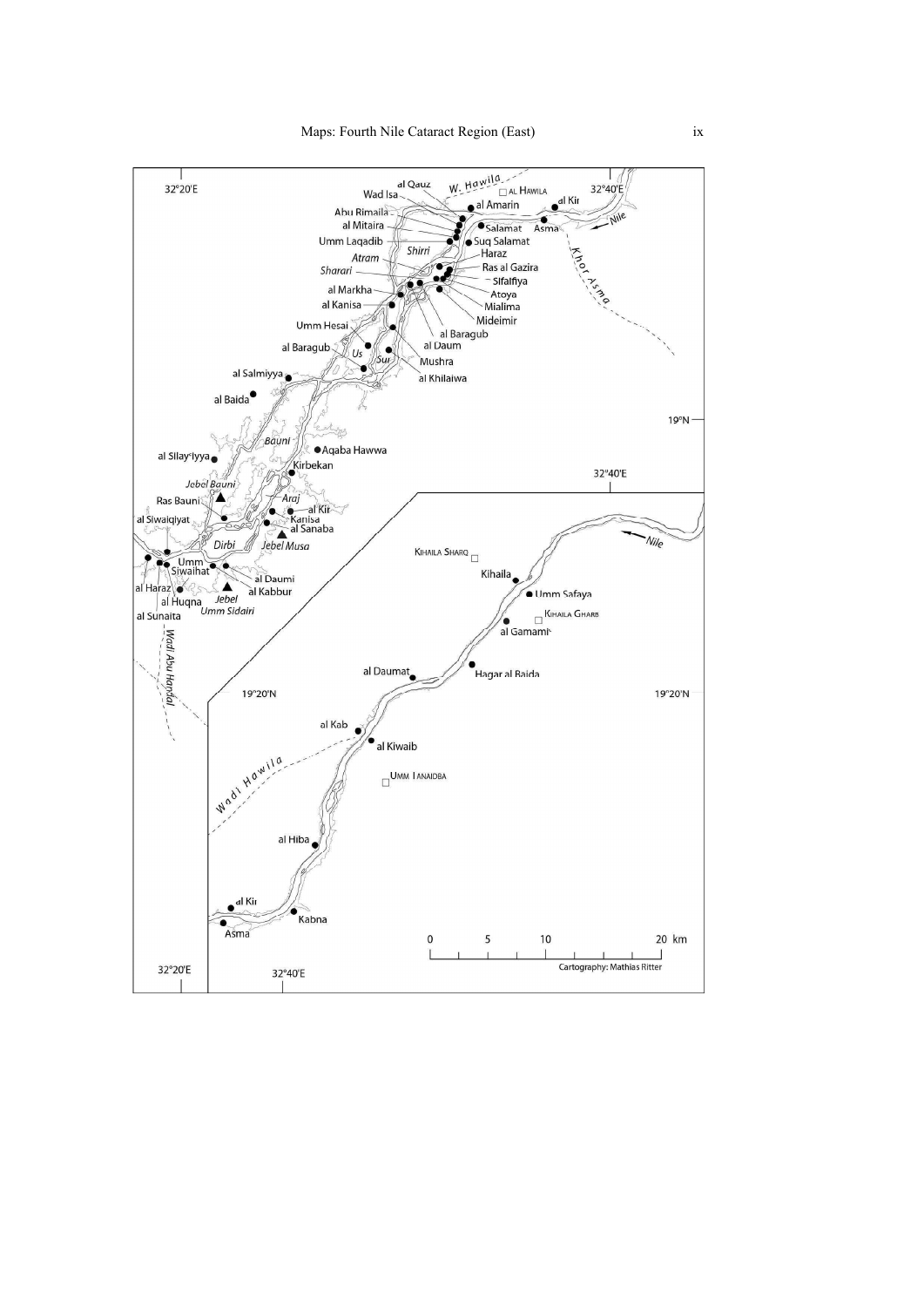#### Introduction

#### *Cornelia Kleinitz and Claudia Näser*

Since 2008 the waters of the Merowe Dam reservoir have submerged the Middle Nile valley at and above the Fourth Cataract, forming a lake of c. 170 km length and a maximum width of more than 10 km. Doubling the country's energy output, this large infrastructure project can be considered an important prerequisite to economic development in Sudan. However, about 50-70,000 local inhabitants of the projected reservoir area were directly affected by the dam. Primarily members of the Shaiqiyya of Amri and Hamdab, and of the Manasir, and mainly small-scale riverine farmers, they faced an uncertain future in new settlements and agricultural schemes far from the Nile.

For several years prior to flooding more than a dozen national and international archaeological salvage missions had studied the region's past, surveying and excavating its ancient cultural landscape, hoping to save the its rich heritage from irretrievable loss. More than 10,000 archaeological sites were identified, dating from the Palaeolithic through to the Medieval and post-Medieval periods. Gathered under the umbrella of the Merowe Dam Archaeological Salvage Project (MDASP), these salvage campaigns significantly enriched our knowledge of the (pre)history of this little-studied part of the Middle Nile valley.

While the region's past was given ample attention by the scientific community, the concerns and the cultural knowledge of the present-day inhabitants of the Fourth Cataract received little interest. The living culture of the local communities was as endangered, however, as the remains of the ancient past that were the focus of the salvage campaigns. Much of the knowledge of small-scale riverine farming in this highly specific cataract landscape, such as date palm cultivation, and the way of life connected to it would be lost in the new agricultural schemes. Within the salvage project, 'heritage' was defined as 'archaeological heritage', and local cultural knowledge and practices were given little value. Thus, the modern people of the region were effectively relegated to being mere bystanders of history, not much more than an afterthought to a long and interesting sequence of human settlement in this remote part of the Middle Nile valley.

Although the set-up of the salvage project privileged 'dead stones' over 'living culture', some of the archaeological missions managed to host side-projects that dealt with aspects of the present-day life of the people of the Fourth Cataract. These projects were led by anthropologists, social geographers, and architects. While generally short-term, they were dedicated to various aspects of cultural knowledge and social practices at the Fourth Cataract, including date cultivation, handicrafts, modern architecture and settlement patterns, poetry, and the various roles of women in society. These few studies appeared in conference volumes and academic journals, but some were also published online in Wikipedia articles – and thus much more accessibly to non-specialists in Sudan and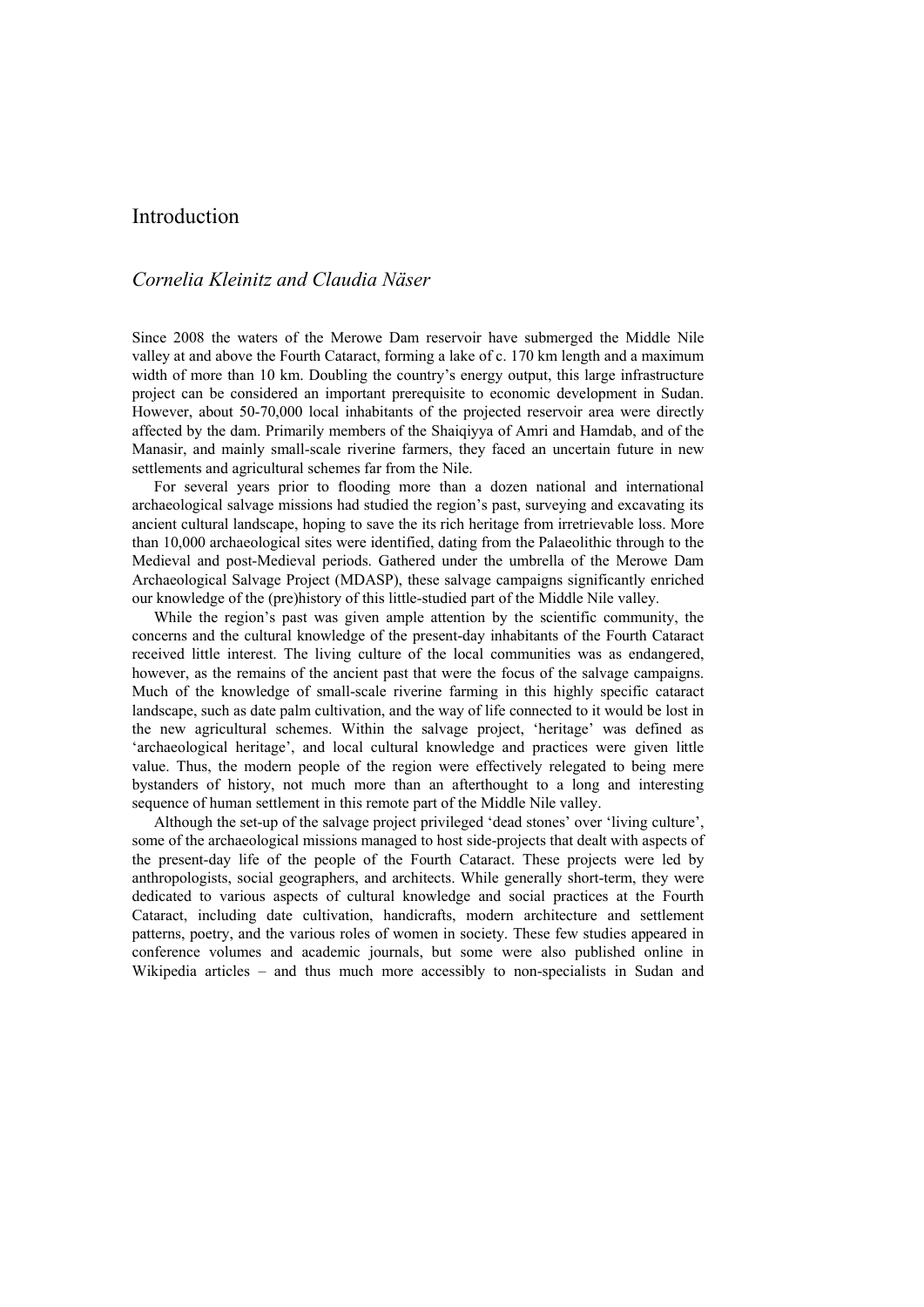elsewhere. Architect Dieter Eigner, who had researched architecture and settlement patterns in the Fourth Cataract region, first suggested collecting these scattered studies in a single volume. Archaeologist Claudia Näser, head of the Humboldt University Nubian Expedition (H.U.N.E.) to the Fourth Cataract and executive co-editor of the Meroitica monograph series, took up this idea and brought Harrassowitz on board as publisher. Cornelia Kleinitz, an archaeologist who took part in the salvage campaigns at the Fourth Cataract as a rock art specialist, and who in this capacity had worked with several of the international missions, soon after became involved as co-editor of this volume.

Both editors have a deep interest in the past and the present of the Fourth Cataract region as well as having become increasingly aware of the pitfalls of conventional i.e., mainly archaeological salvage practice in contested development contexts in Sudan, such as the Merowe Dam project. The focus of this volume has thus been expanded – beyond being a collection of studies on the ways of life of the modern people of the Fourth Cataract – to include two accounts by archaeologists on the political dimension of archaeological salvage work at the Fourth Cataract and elsewhere on the Nile. As described by the editors in their paper on the politicisation of archaeology and its consequences during the salvage campaigns, the scientific community only took note of the contested nature of the Merowe Dam project and the political dimension of their involvement in the salvage campaigns, when representatives of the Manasir people, the ethnic group most drastically affected by the dam project, expelled the archaeologists from their territory. These actions, which effectively ended salvage work in Dar al-Manasir, were part of the Manasir's struggle for better terms and conditions of compensation and resettlement, including the right to settle around the new reservoir instead of having to move to far away places (Näser and Kleinitz, this volume: 269-304). Local people and their representatives appear to have assumed a close relationship between the archaeologists and the developer, the Dams Implementation Unit (DIU), who had issued the contested terms of resettlement and compensation. The archaeologists' disregard for local concerns and living culture may have been seen to mirror that of the developer, who in turn had closely associated itself with the archaeological salvage campaigns in various media. The termination of the archaeological salvage campaigns by local people, ostensibly the very people whose 'heritage' was being saved, raised a host of uncomfortable questions regarding the ethics and politics of salvage projects in Sudan and elsewhere, especially those that are associated with large development projects that lack independent Environmental Impact Assessments (EIAs) with a strong Cultural Resource Management (CRM) component including community consultation and participation. As numerous further dams are planned or already in construction along the Middle Nile and its tributaries, and further tens of thousands of people will be displaced, these questions urgently need to be addressed if archaeology wants to keep its relevance and legitimacy.

 Khidir Abdelkarim Ahmed, in his paper "From Dam to Dam: Encounter at the Cataracts" provides a diachronic evaluation of dam building on the Nile and its effects, including the role of archaeology since the first salvage campaigns in connection with the building of the successive Aswan dams. These projects eventually resulted in the flooding of the region between the First and Second Nile Cataracts and led to the displacement of tens of thousands of Nubians (Ahmed, this volume: 253-268).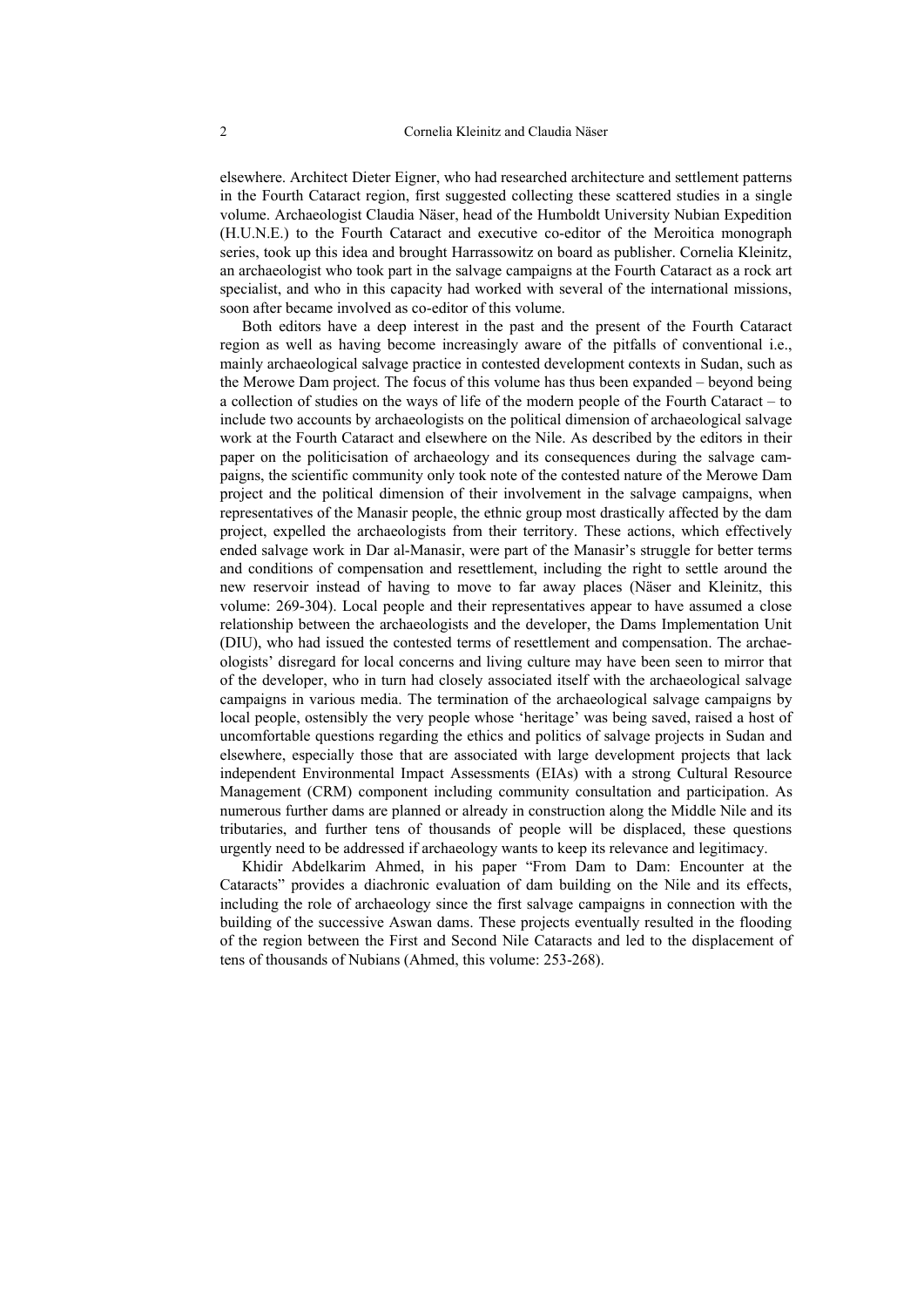#### Introduction 3

The social reality of displacement at and from the Fourth Cataract is addressed in anthropologist Valerie Hänsch's contribution, which provides a chilling account of the 'drowning' of Dar al-Manasir before its people had had the chance to move out of the reservoir area (Hänsch, this volume: 179-228). Hänsch's paper draws attention to further fundamental flaws in the setup of the Merowe Dam project, and in giving a voice to some of the affected people it sets a strong contrast to the developer's narrative claiming the success of various mitigation measures, including resettlement. Indeed, her account should serve as food for thought to all of us who were involved naively in 'saving the heritage of the Fourth Cataract' but denied responsibility towards its modern people, and who felt we could and should remain neutral while being associated with a contested development project that involved human rights violations on the part of the developer.

In acknowledgement of the people of the Fourth Cataract who are the subject of this volume, the title of this book refers to a quote in Valerie Hänsch's paper, "*Nihna nâs albahar* – We are the people of the river." (see Hänsch, this volume: 195 and footnote 29). The quote reflects a sentiment that arose from the political discourse among the Manasir over the dam and its effects, and specifically from the resistance against the terms imposed by the developer, which resulted in shifting perceptions of their riverine homeland and eventually in the will among many to try to retain their independence and settle around the new lake instead of moving to far away resettlement schemes. Anthropologist Sandra Calkins shifts attention away from the Fourth Cataract in discussing social tensions in Wadi Mukabrab, one of the large-scale resettlement areas for parts of the Fourth Cataract population. She highlights the often serious effects that resettlement may have on different groups of 'host populations' as well (Calkins, this volume: 229-252).

Besides Hänsch and Calkins' papers, anthropologist Kurt Beck's article on "Crisis, Innovation and the Social Domestication of the New: One Century of Manâsîr Social History" is the third contribution to this volume that is based on research undertaken outside of the salvage campaigns at the Fourth Cataract. Beck's long-term research in Dar al-Manasir has resulted in numerous publications on the economic and social history of the Manasir (see Beck, this volume: 5-48, for references). In the present contribution, he focuses on the effects of changing irrigation techniques and technologies, specifically the successful appropriation of diesel pump technology since the mid-1950s, on Manasir society and on the landscape of the Fourth Cataract. With the help of diesel-pumped Nile water, lands at higher altitude and greater distance from the river could be made arable and the 'typical' agricultural landscape of the Fourth Cataract with its extensive date palm groves and intensively worked fields was shaped, only to be submerged in 2008. David Haberlah's social-geographical study of the cultural landscape of Dar al-Manasir records land use strategies in the mid-2000s, among them date cultivation, as well as the material and non-material culture of the people living in this harsh environment (Haberlah, this volume: 49-74). Archaeologist and anthropologist Petra Weschenfelder's paper adds a female perspective on daily life at the Fourth Cataract and expectations towards resettlement, studying "Manasir Women's Contributions to Economic and Social Life" (Weschenfelder, this volume: 75-88). These studies show how the Manasir, far from being stagnant and passive bystanders of history, actively and dynamically shape their lives and their land